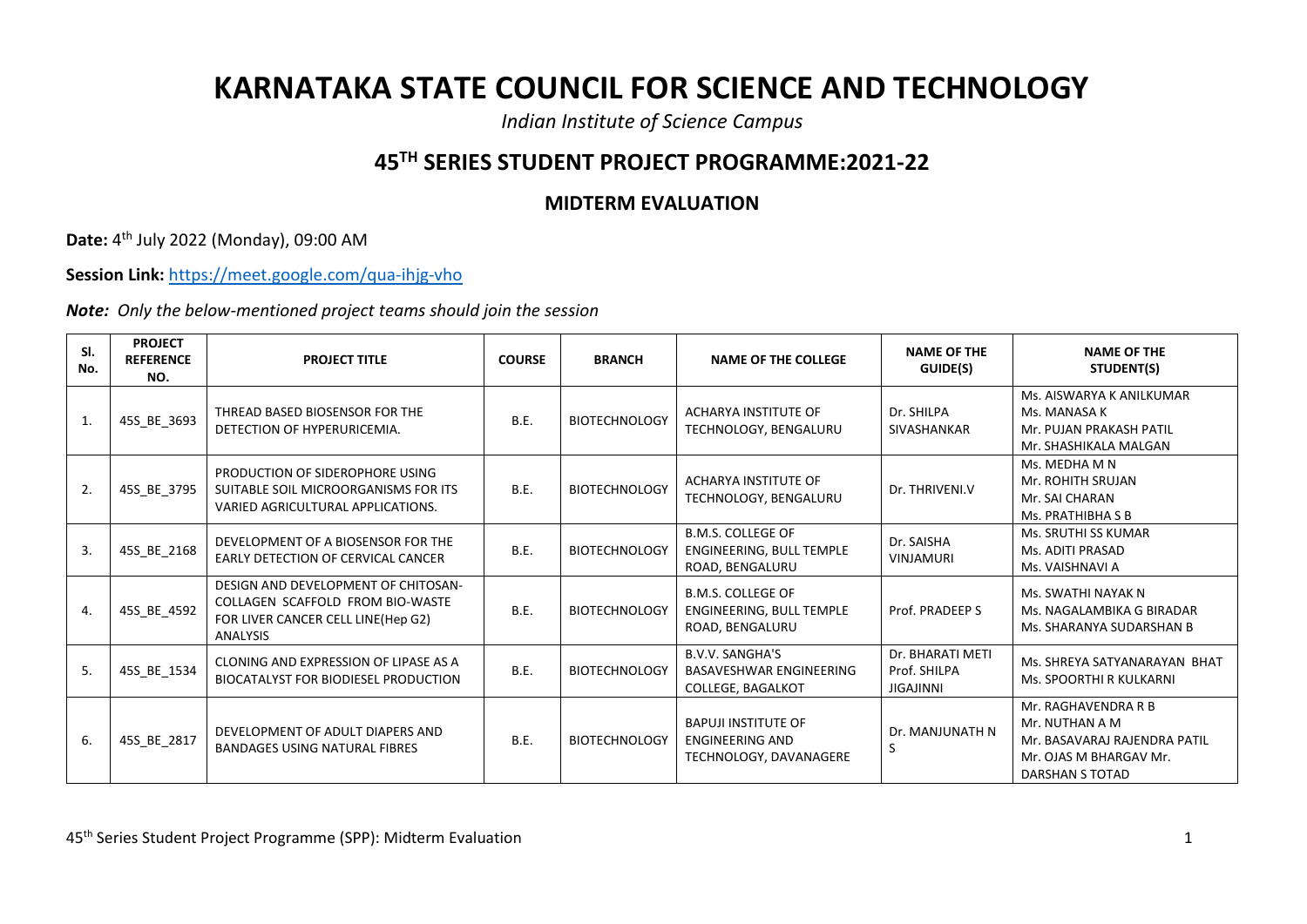| 7.  | 45S BE 4577 | DESIGN AND DEVELOPMENT OF EFFICIENT<br>ROTATORY DRUM COMPOST-TECHNOLOGY<br>WITH EARLY ONSET OF THERMOPHILIC<br>PHASE USING COLLEGE HOSTEL KITCHEN<br><b>WASTE</b>                   | B.E.        | <b>BIOTECHNOLOGY</b>             | <b>BAPUJI INSTITUTE OF</b><br><b>ENGINEERING AND</b><br>TECHNOLOGY, DAVANAGERE | Dr. VEENA KUMARA<br>ADI                                      | Ms. JYOTHSNA B<br>Ms. GOWRISHREE UMESH M<br>Ms. ARPITHA B N<br>Ms. SINCHANA V                     |
|-----|-------------|-------------------------------------------------------------------------------------------------------------------------------------------------------------------------------------|-------------|----------------------------------|--------------------------------------------------------------------------------|--------------------------------------------------------------|---------------------------------------------------------------------------------------------------|
| 8.  | 45S_MSc_089 | PROXIMATE ASSESSMENT OF DIFFERENT<br>PROCESSING PHASES OF MINOR MILLETS                                                                                                             | M.Sc        | <b>FOOD</b><br><b>TECHNOLOGY</b> | DAVANAGERE UNIVERSITY,<br>DAVANAGERE                                           | Mr. SADASHIV SO<br>Mr. PARAMESHA M                           | Mr. SATHYADHAR M.<br>Mr. TEJKUMAR B. S.<br>Mr. SAKETH N. S.<br>Mr. BHARATH K. B.                  |
| 9.  | 45S BE 0982 | STUDYING THE CRITICAL ASSOCIATION OF<br>OMICRON SPIKE PROTEIN WITH HUMAN<br>ACE2 PROTEIN: APPROACH TO DEVELOP<br>QUINOLINE DERIVATIVES AND NOVEL<br>PEPTIDES AS ANTIMICROBIAL AGENT | B.E.        | <b>BIOTECHNOLOGY</b>             | DAYANANDA SAGAR COLLEGE<br>OF ENGINEERING, BENGALURU                           | Dr. N RAJESWARI<br>Dr. HEMAKUMAR C                           | Ms. SPOORTHIN<br>Ms. MITALI V SHETTY<br>Ms. V SHRISTI SHARMA                                      |
| 10. | 45S_BE_3263 | CULTIVATION OF HYGROPHILA AURICULATA<br>AND CONDUCTING IN-VIVO STUDIES OF<br>RHEUMATOID ARTHRITIS USING CIA RAT<br><b>MODEL</b>                                                     | B.E.        | <b>BIOTECHNOLOGY</b>             | DAYANANDA SAGAR COLLEGE<br>OF ENGINEERING, BENGALURU                           | Dr. SHASHANK<br><b>TIDKE</b><br>Dr. N. RAJESWARI             | Ms. NAYANA CHANASSERY<br>Ms. AISHWARYA P.R.<br>Ms. MEDHA A.M.                                     |
| 11. | 45S_BE_4004 | NOVEL BIOCOMPOSITE FILM MADE OF<br>COLLAGEN EXTRACTED FROM TILAPIA FISH<br>SKIN, TO TREAT OPEN WOUNDS IN ELDERLY                                                                    | B.E.        | <b>BIOTECHNOLOGY</b>             | DAYANANDA SAGAR COLLEGE<br>OF ENGINEERING, BENGALURU                           | Dr. BLESSY BABY<br><b>MATHEW</b><br>Dr. ANANTHARAJU<br>K. S. | Ms. SUPRITHA M<br>Ms. HANISHA A<br>Ms. M JAHNAVI CHOWDHARY<br>Ms. R U SAKTHI                      |
| 12. | 45S_BE_1388 | NANOMATERIAL IMMOBILIZED ENZYME FOR<br><b>BIODIESEL PRODUCTION USING COST</b><br><b>EFFECTIVE FEEDSTOCK</b>                                                                         | B.E.        | <b>BIOTECHNOLOGY</b>             | DAYANANDA SAGAR COLLEGE<br>OF ENGINEERING, BENGALURU                           | Prof. MANASA V<br>ANAND<br>Prof. BHANU<br><b>REVATHIK</b>    | Ms. KAVYARATHNA<br>Ms. NAVYA SURESH P<br>Ms. RAKSHITHA S                                          |
| 13. | 45S MSc 110 | DEVELOPMENT OF NOVEL PERVAPORATION<br>MEMBRANES FOR THE SEPARATION OF<br>BIOBUTANOL: "TO BE A VIABLE NEXT<br><b>GENERATION BIOFUEL"</b>                                             | M.Sc        | <b>BIOCHEMISTRY</b>              | DAYANANDA SAGAR<br>UNIVERSITY, BENGALURU                                       | Dr. SANTOSH<br><b>CHOUDHARI</b>                              | Ms. MANASA A<br>Ms. YUKTI H S                                                                     |
| 14. | 45S BE 0932 | DEVISING OF ORGANIC ECO-FRIENDLY<br>COMPOST FERTILIZER FOR VALUE ADDED<br><b>CROPS</b>                                                                                              | B.E.        | <b>BIOTECHNOLOGY</b>             | <b>G.M. INSTITUTE OF</b><br>TECHNOLOGY, DAVANAGERE                             | Dr. GURUMURTHY<br>H                                          | Ms. TASBIANJUM A PATVEGAR<br>Ms. MUJASSIM G<br>Ms. SUMA M A<br>Mr. VIJAY K S                      |
| 15. | 45S_BE_0966 | EXTRACTION AND EVALUATION OF<br>BIOCONTROL AGENT FOR PLANT BIOTIC<br><b>STRESS</b>                                                                                                  | <b>B.E.</b> | <b>BIOTECHNOLOGY</b>             | <b>G.M. INSTITUTE OF</b><br>TECHNOLOGY, DAVANAGERE                             | Dr. PRAKASH K K<br>Dr. PAVAN K J                             | Ms. SAHANA C N<br>Mr. SANDESH TK<br>Ms. SINCHANA H S<br>Ms. SNEHA P CHIKKAMATH                    |
| 16. | 45S_BE_1376 | HYDROPONICS PLANT CULTIVATION USING<br>ORGANIC NUTRIENTS FROM BIO WASTE                                                                                                             | B.E.        | <b>BIOTECHNOLOGY</b>             | <b>G.M. INSTITUTE OF</b><br>TECHNOLOGY, DAVANAGERE                             | Dr. PAVAN K J<br>Ms. KEERTHI S                               | Ms. BHAVANA S ONKARI<br>Mr. HONNU P M<br>Ms. POOJA M AGADI<br>Mr. SIDDARTHA GOUDA<br>POLICEGOUDAR |